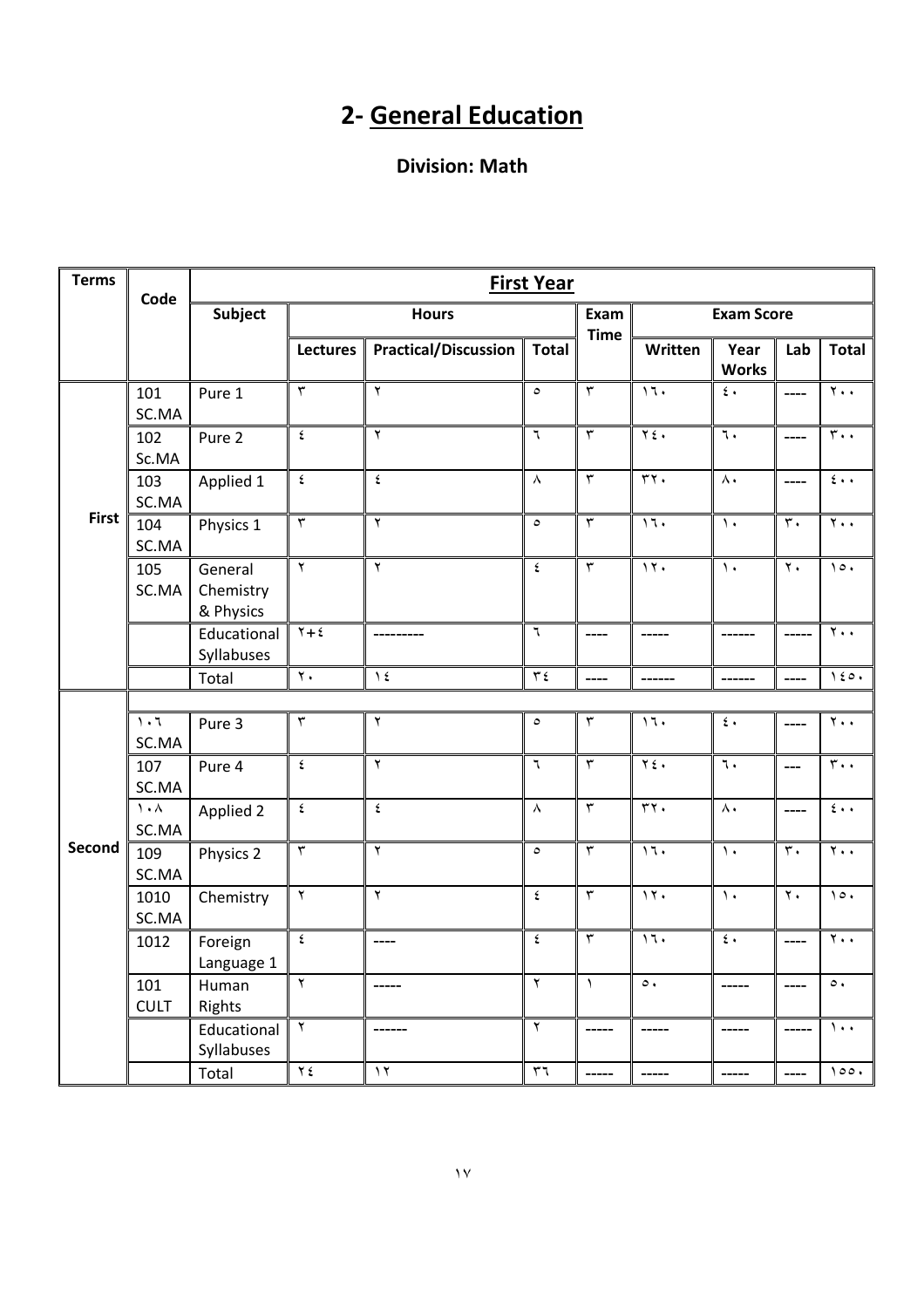| <b>Terms</b>  | Code                                        |                           | <b>Second Year</b>    |                             |                         |                         |                                             |                             |                       |                                        |  |  |  |
|---------------|---------------------------------------------|---------------------------|-----------------------|-----------------------------|-------------------------|-------------------------|---------------------------------------------|-----------------------------|-----------------------|----------------------------------------|--|--|--|
|               |                                             | <b>Subject</b>            |                       | <b>Hours</b>                |                         | Exam<br><b>Time</b>     |                                             | <b>Exam Score</b>           |                       |                                        |  |  |  |
|               |                                             |                           | <b>Lectures</b>       | <b>Practical/Discussion</b> | <b>Total</b>            |                         | Written                                     | Year<br><b>Works</b>        | Lab                   | Total                                  |  |  |  |
|               | 201<br>SC.MA                                | Pure 5                    | $\overline{4}$        | $\mathbf Y$                 | $\mathbb{I}$            | $\overline{\mathbf{r}}$ | 17.                                         | $\epsilon$ .                | ---                   | $\mathbf{y}$                           |  |  |  |
|               | 202<br>SC.MA                                | Pure 6                    | ٤                     | $\mathbf{Y}$                | $\mathbf{r}$            | $\overline{r}$          | $\overline{\gamma_{\xi}}$                   | $\overline{\mathfrak{r}}$ . | $\overline{a}$        | $\overline{\mathfrak{r}}$ .            |  |  |  |
| <b>First</b>  | 203<br>Sc.MA                                | Applied 3                 | ٤                     | $\pmb{\mathfrak{c}}$        | $\lambda$               | $\overline{\mathbf{r}}$ | $\overline{r}$                              | $\wedge\cdot$               | ---                   | $\epsilon \cdot \cdot$                 |  |  |  |
|               | 204<br>SC.MA                                | Physics 3                 | ٤                     | ٤                           | $\lambda$               | $\overline{\mathbf{r}}$ | $\overline{\gamma_{\xi}}$                   | $\overline{\Upsilon}$       | $\overline{\epsilon}$ | $\overline{\mathbf{r}}\cdot\mathbf{r}$ |  |  |  |
|               |                                             | Foreign<br>Language 2     | $\pmb{\mathfrak{c}}$  | $---$                       | $\acute{\text{z}}$      | $\overline{\mathbf{r}}$ | 11.                                         | $\epsilon$ .                | ---                   | $\overline{\tau}$ .                    |  |  |  |
|               |                                             | Educational<br>Syllabuses | ۲                     | $\overline{a}$              | $\overline{\mathbf{r}}$ | $---$                   | ----                                        | ----                        | ----                  | $\mathcal{L}$ .                        |  |  |  |
|               |                                             | Total                     | $\overline{Y}$        | $\overline{y}$              | $\overline{\tau}$       | ----                    |                                             |                             |                       |                                        |  |  |  |
|               |                                             |                           |                       |                             |                         |                         |                                             |                             |                       |                                        |  |  |  |
|               | $\overline{\Upsilon \cdot \circ}$<br>SC.MA  | Pure 7                    | $\circ$               | ۲                           | $\overline{\vee}$       | $\overline{\tau}$       | $\overline{\mathbf{1}}$                     | $\epsilon$ .                | ----                  | $\overline{\tau}$ .                    |  |  |  |
|               | 206<br>SC.MA                                | Pure 8                    | $\circ$               | $\overline{Y}$              | $\overline{\vee}$       | $\overline{r}$          | $\overline{\gamma}$ $\overline{\epsilon}$ . | $\overline{\cdot}$          | ----                  | $\overline{\mathbf{r}\cdot\mathbf{r}}$ |  |  |  |
| <b>Second</b> | $\overline{\Upsilon\cdot\Upsilon}$<br>SC.MA | Applied 4                 | ٤                     | $\pmb{\mathsf{\xi}}$        | $\lambda$               | $\overline{\mathbf{r}}$ | $\overline{r}$                              | $\Lambda$                   | ----                  | $\overline{\epsilon}$ .                |  |  |  |
|               | 208<br>SC.MA                                | Physics 4                 | ٤                     | $\pmb{\mathfrak{c}}$        | $\lambda$               | $\overline{\mathbf{r}}$ | $\overline{\gamma_{\epsilon}}$ .            | $\overline{\cdot}$          | $\epsilon$ .          | $\overline{\tau}$ .                    |  |  |  |
|               |                                             | Educational<br>Syllabuses | $\lambda + \lambda$   | $\overline{a}$              | $\overline{\mathbf{r}}$ | $\overline{a}$          | -----                                       | -----                       | ----                  | $\overline{\Upsilon}$ .                |  |  |  |
|               |                                             | Total                     | $\overline{\Upsilon}$ | $\overline{y}$              | $\overline{\tau}$       | $---$                   | -----                                       | -----                       | ----                  | 15                                     |  |  |  |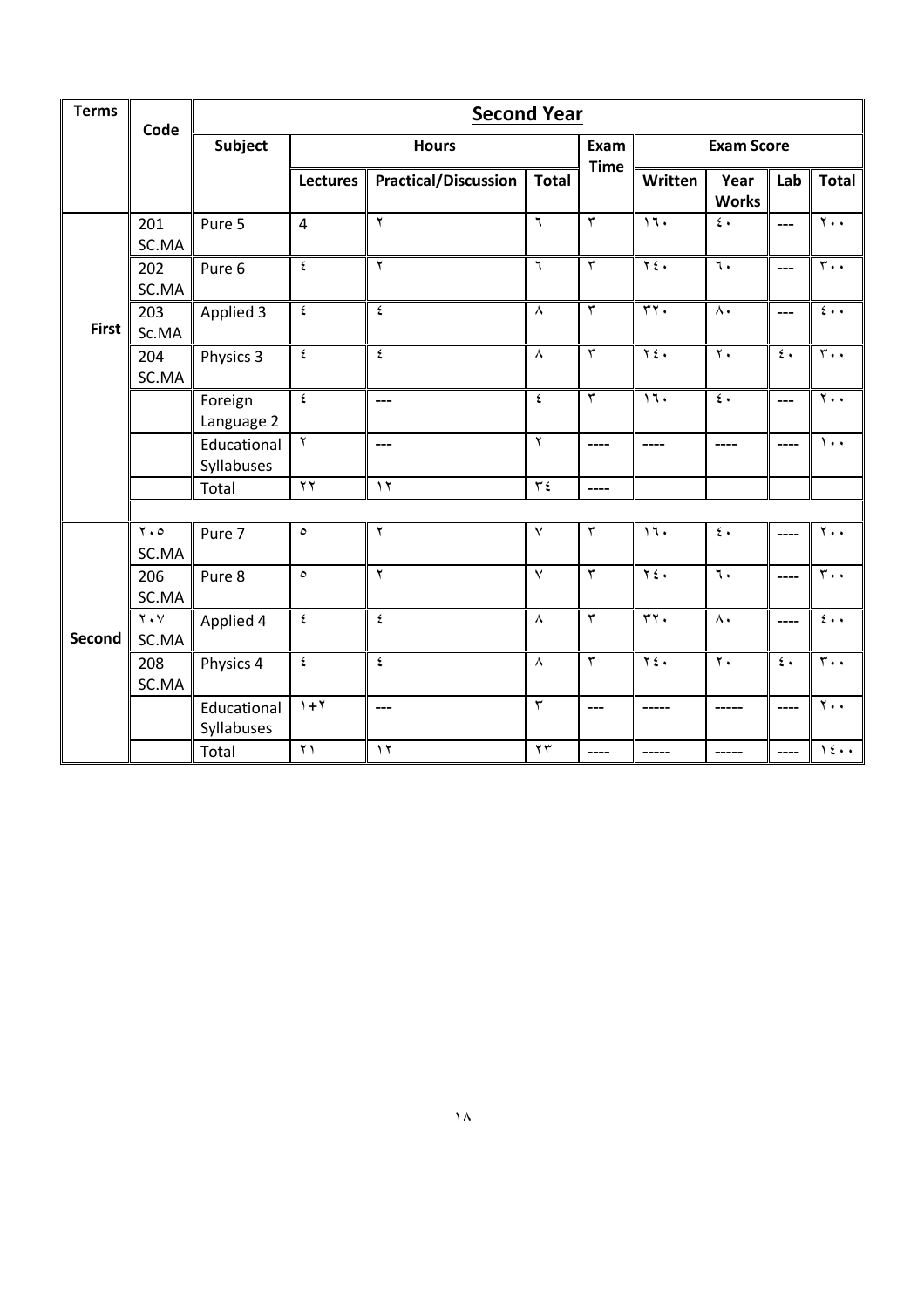| <b>Terms</b> | Code         |                           | <b>Third Year</b>        |                             |                          |                         |                                                                                                                                                                                                                                                                                                                                                                                                                                                |                       |                |                           |  |  |  |
|--------------|--------------|---------------------------|--------------------------|-----------------------------|--------------------------|-------------------------|------------------------------------------------------------------------------------------------------------------------------------------------------------------------------------------------------------------------------------------------------------------------------------------------------------------------------------------------------------------------------------------------------------------------------------------------|-----------------------|----------------|---------------------------|--|--|--|
|              |              | <b>Subject</b>            |                          | <b>Hours</b>                |                          | Exam<br><b>Time</b>     |                                                                                                                                                                                                                                                                                                                                                                                                                                                | <b>Exam Score</b>     |                |                           |  |  |  |
|              |              |                           | <b>Lectures</b>          | <b>Practical/Discussion</b> | <b>Total</b>             |                         | Written                                                                                                                                                                                                                                                                                                                                                                                                                                        | Year<br><b>Works</b>  | Lab            | <b>Total</b>              |  |  |  |
|              | 301<br>Sc.MA | Pure 9                    | $\pmb{\epsilon}$         | $\overline{\mathbf{r}}$     | $\overline{\mathcal{L}}$ | $\overline{\mathbf{r}}$ | $\overline{\gamma}$ { $\overline{\cdot}$                                                                                                                                                                                                                                                                                                                                                                                                       | ٦.                    | $\overline{a}$ | $\overline{r}$ .          |  |  |  |
|              | 302<br>Sc.MA | Pure 10                   | $\mathbf{Y}$             | $\overline{\mathbf{r}}$     | $\acute{\boldsymbol{z}}$ | $\overline{\mathbf{r}}$ | 11.                                                                                                                                                                                                                                                                                                                                                                                                                                            | $\epsilon$ .          | $---$          | $\overline{\tau}$ .       |  |  |  |
|              | 303<br>Sc.MA | Applied 5                 | $\overline{\mathbf{r}}$  | $\overline{\mathsf{r}}$     | $\circ$                  | $\overline{\tau}$       | 17.                                                                                                                                                                                                                                                                                                                                                                                                                                            | $\epsilon$ .          | $---$          | $\overline{\Upsilon}$ .   |  |  |  |
| <b>First</b> | 304<br>Sc.MA | Applied 6                 | $\overline{\mathbf{y}}$  | $\overline{\mathbf{r}}$     | $\mathbf{\hat{z}}$       | $\overline{\mathbf{r}}$ | $\overline{\mathbf{1}}$                                                                                                                                                                                                                                                                                                                                                                                                                        | $\epsilon$ .          | $---$          | $\overline{\Upsilon}$ .   |  |  |  |
|              |              | Educational<br>Syllabuses | $1 + 1.$                 | ------                      | $\setminus$              | ----                    | ----                                                                                                                                                                                                                                                                                                                                                                                                                                           | ----                  | $- - - -$      | $\overline{v}$ .          |  |  |  |
|              |              | Teaching<br>Practice      | $\pmb{\acute{\text{z}}}$ | $---$                       | ----                     | ----                    | ----                                                                                                                                                                                                                                                                                                                                                                                                                                           | ----                  | ----           |                           |  |  |  |
|              |              | Total                     | $\overline{\Upsilon}$    | $\boldsymbol{\wedge}$       | $\overline{\tau}$        | ----                    | $\frac{1}{2} \left( \frac{1}{2} \right) + \frac{1}{2} \left( \frac{1}{2} \right) + \frac{1}{2} \left( \frac{1}{2} \right) + \frac{1}{2} \left( \frac{1}{2} \right) + \frac{1}{2} \left( \frac{1}{2} \right) + \frac{1}{2} \left( \frac{1}{2} \right) + \frac{1}{2} \left( \frac{1}{2} \right) + \frac{1}{2} \left( \frac{1}{2} \right) + \frac{1}{2} \left( \frac{1}{2} \right) + \frac{1}{2} \left( \frac{1}{2} \right) + \frac{1}{2} \left($ | -----                 | $---$          | 11                        |  |  |  |
|              | 305          | Pure 11                   | ٤                        | $\mathbf{Y}$                | ٦                        | $\mathbf{\tau}$         | $Y \xi$ .                                                                                                                                                                                                                                                                                                                                                                                                                                      | $\mathcal{L}$         | ---            | $\mathbf{r}$ .            |  |  |  |
|              | Sc.MA        |                           |                          |                             |                          |                         |                                                                                                                                                                                                                                                                                                                                                                                                                                                |                       |                |                           |  |  |  |
|              | 306<br>Sc.MA | Pure 12                   | $\overline{\mathbf{r}}$  | $\overline{\mathbf{r}}$     | ٤                        | $\overline{\mathbf{r}}$ | $\overline{\mathbf{1}}$                                                                                                                                                                                                                                                                                                                                                                                                                        | $\epsilon$ .          | $\overline{a}$ | $\overline{\Upsilon}$ .   |  |  |  |
|              | 307<br>Sc.MA | Applied 7                 | $\overline{\mathbf{r}}$  | $\overline{\mathbf{r}}$     | $\circ$                  | $\overline{\tau}$       | $\overline{\mathbf{1}}$                                                                                                                                                                                                                                                                                                                                                                                                                        | $\epsilon$ .          | $---$          | $\overline{\tau}$ .       |  |  |  |
| Second       | 308<br>Sc.MA | Applied 6                 | $\overline{\mathsf{r}}$  | $\overline{\mathbf{y}}$     | $\acute{\boldsymbol{z}}$ | $\overline{\tau}$       | 17.                                                                                                                                                                                                                                                                                                                                                                                                                                            | $\overline{\epsilon}$ | $\overline{a}$ | $\overline{\mathbf{y}}$ . |  |  |  |
|              |              | Educational<br>Syllabuses | $8 + 3$                  | $-----$                     | $\setminus$              | ----                    | $\frac{1}{2} \left( \frac{1}{2} \right) = \frac{1}{2} \left( \frac{1}{2} \right) = \frac{1}{2} \left( \frac{1}{2} \right) = \frac{1}{2} \left( \frac{1}{2} \right) = \frac{1}{2} \left( \frac{1}{2} \right) = \frac{1}{2} \left( \frac{1}{2} \right) = \frac{1}{2} \left( \frac{1}{2} \right) = \frac{1}{2} \left( \frac{1}{2} \right) = \frac{1}{2} \left( \frac{1}{2} \right) = \frac{1}{2} \left( \frac{1}{2} \right) = \frac{1}{2} \left($ | ----                  | $---$          | $\circ \cdot \cdot$       |  |  |  |
|              |              | Teaching<br>Practice      | $\epsilon$               | $---$                       | ----                     | -----                   | ----                                                                                                                                                                                                                                                                                                                                                                                                                                           | ----                  | $---$          | $\mathcal{N}$ .           |  |  |  |
|              |              | Total                     | $\overline{1}$           | ٨                           | $\overline{\tau}$        | ----                    | $---$                                                                                                                                                                                                                                                                                                                                                                                                                                          | ----                  | $---$          | 10                        |  |  |  |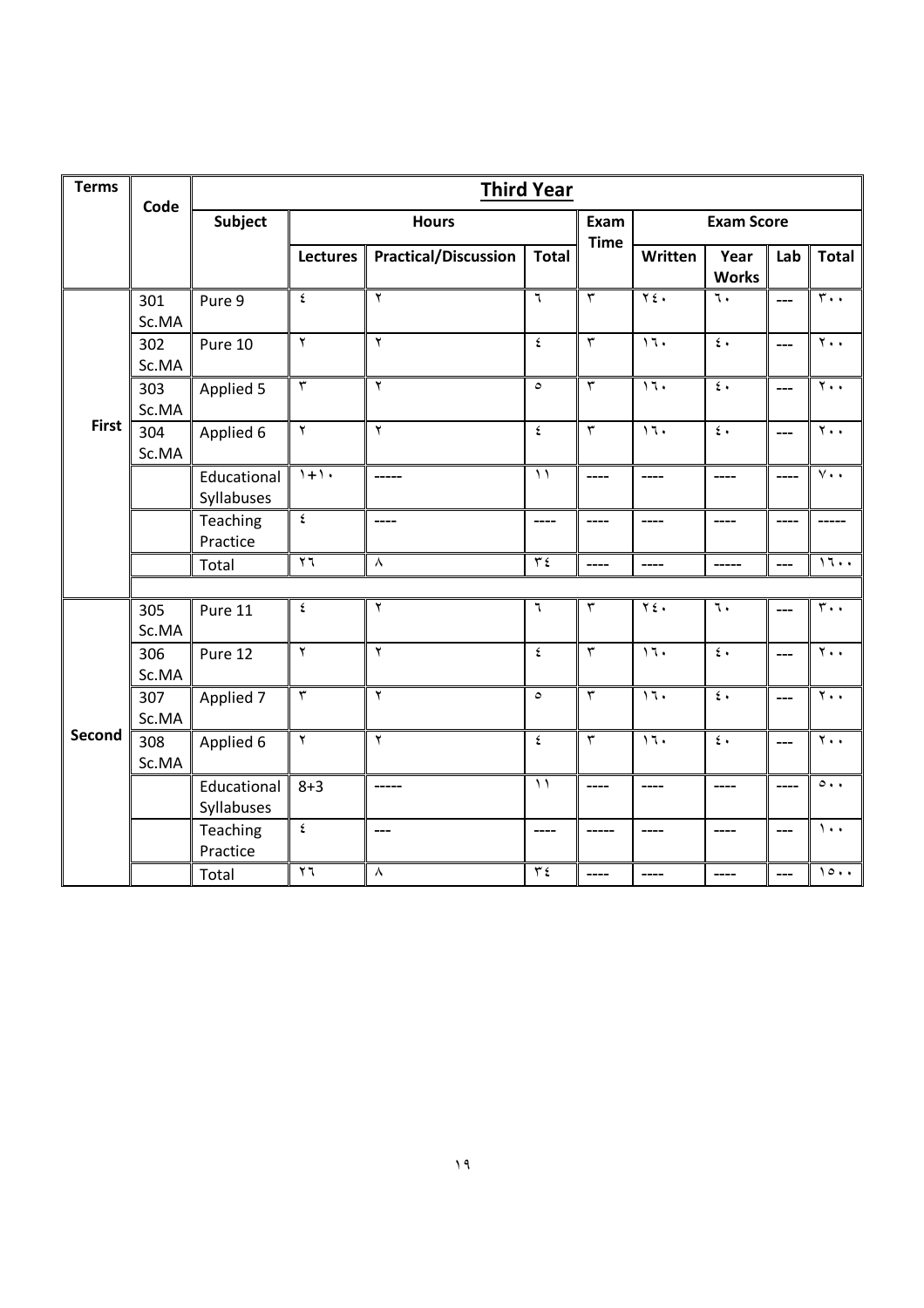| <b>Terms</b> | Code                                   |                           | <b>Fourth Year</b>      |                                     |                          |                         |                                             |                       |                |                                        |  |  |  |
|--------------|----------------------------------------|---------------------------|-------------------------|-------------------------------------|--------------------------|-------------------------|---------------------------------------------|-----------------------|----------------|----------------------------------------|--|--|--|
|              |                                        | <b>Subject</b>            |                         | <b>Hours</b>                        |                          | Exam<br><b>Time</b>     |                                             | <b>Exam Score</b>     |                |                                        |  |  |  |
|              |                                        |                           | <b>Lectures</b>         | <b>Practical/Discussion</b>         | <b>Total</b>             |                         | Written                                     | Year<br><b>Works</b>  | Lab            | <b>Total</b>                           |  |  |  |
|              | $\overline{\epsilon}$ .<br>Sc.MA       | Pure 13                   | $\epsilon$              | $\overline{\mathbf{y}}$             | $\overline{\mathcal{L}}$ | $\overline{\mathbf{r}}$ | $\overline{\gamma_{\epsilon}}$ .            | ٦.                    | $---$          | $\overline{\mathbf{r}\cdot\mathbf{r}}$ |  |  |  |
|              | 402<br>Sc.MA                           | Pure 14                   | $\overline{3}$          | $\overline{\mathbf{r}}$             | $\overline{5}$           | $\overline{\mathbf{r}}$ | 17.                                         | $\overline{\epsilon}$ | ---            | $\overline{\Upsilon}$ .                |  |  |  |
|              | 403<br>Sc.MA                           | Applied 9                 | $\overline{2}$          | $\overline{\mathbf{r}}$             | $\overline{4}$           | $\overline{\mathbf{r}}$ | $\overline{\mathbf{u}}$                     | $\mathfrak{c}$ .      | $\overline{a}$ | $\overline{\Upsilon}$ .                |  |  |  |
| <b>First</b> | 404<br>Sc.MA                           | Applied 10                | $\overline{\mathbf{y}}$ | $\overline{\mathbf{r}}$             | ٤                        | $\overline{r}$          | $\overline{\mathbf{1}}$                     | $\epsilon$ .          | ---            | $\overline{\tau}$ .                    |  |  |  |
|              |                                        | Educational<br>Syllabuses | $8 + 3$                 | -----                               | $\overline{\mathcal{L}}$ | ----                    | ----                                        | ----                  | ----           | 600                                    |  |  |  |
|              |                                        | Teaching<br>Practice      | $\pmb{\mathfrak{c}}$    | $\hspace{0.05cm}---\hspace{0.05cm}$ | ----                     | -----                   | ----                                        | $---$                 | $---$          | ----                                   |  |  |  |
|              |                                        | Total                     | $\overline{11}$         | $\wedge$                            | $\overline{\tau}$        | ----                    | ----                                        | $---$                 | $\overline{a}$ | 10                                     |  |  |  |
|              | $\epsilon \cdot \circ$                 |                           | $\mathbf{\hat{z}}$      | $\overline{\mathbf{r}}$             | ٦                        | $\overline{\tau}$       | $\overline{\gamma}$ $\overline{\epsilon}$ . | $\overline{\cdot}$    |                | $\overline{r}$ .                       |  |  |  |
|              | Sc.MA                                  | Pure 15                   |                         |                                     |                          |                         |                                             |                       | ---            |                                        |  |  |  |
|              | $\overline{\epsilon \cdot 7}$<br>Sc.MA | Pure 16                   | $\overline{3}$          | $\overline{\mathbf{r}}$             | 5                        | $\overline{\tau}$       | $\overline{\mathbf{1}}$                     | $\overline{\epsilon}$ | $\overline{a}$ | $\overline{\Upsilon}$ .                |  |  |  |
|              | $\epsilon \cdot v$<br>Sc.MA            | Applied 11                | $\overline{3}$          | $\overline{\mathbf{r}}$             | 5                        | $\overline{r}$          | 17.                                         | $\epsilon$ .          | $\overline{a}$ | $\overline{\Upsilon}$ .                |  |  |  |
| Second       | $\epsilon \cdot \lambda$<br>Sc.MA      | Applied 12                | $\overline{\mathbf{r}}$ | $\overline{\mathbf{r}}$             | ٤                        | $\overline{\mathbf{r}}$ | 17.                                         | $\overline{\epsilon}$ | $---$          | $\overline{\tau}$ .                    |  |  |  |
|              |                                        | Educational<br>Syllabuses | $9 + 1$                 | $---$                               | $\lambda$                | ----                    | ----                                        | ----                  | ----           | $\circ \cdot \cdot$                    |  |  |  |
|              |                                        | Teaching<br>Practice      | $\pmb{\mathfrak{c}}$    | $---$                               | ----                     | -----                   | ----                                        | ----                  | $---$          | $\overline{\phantom{a}}$               |  |  |  |
|              |                                        | Total                     | $\overline{1}$          | ٨                                   | $\tau$                   | ----                    | ----                                        | ----                  | $\overline{a}$ | 10                                     |  |  |  |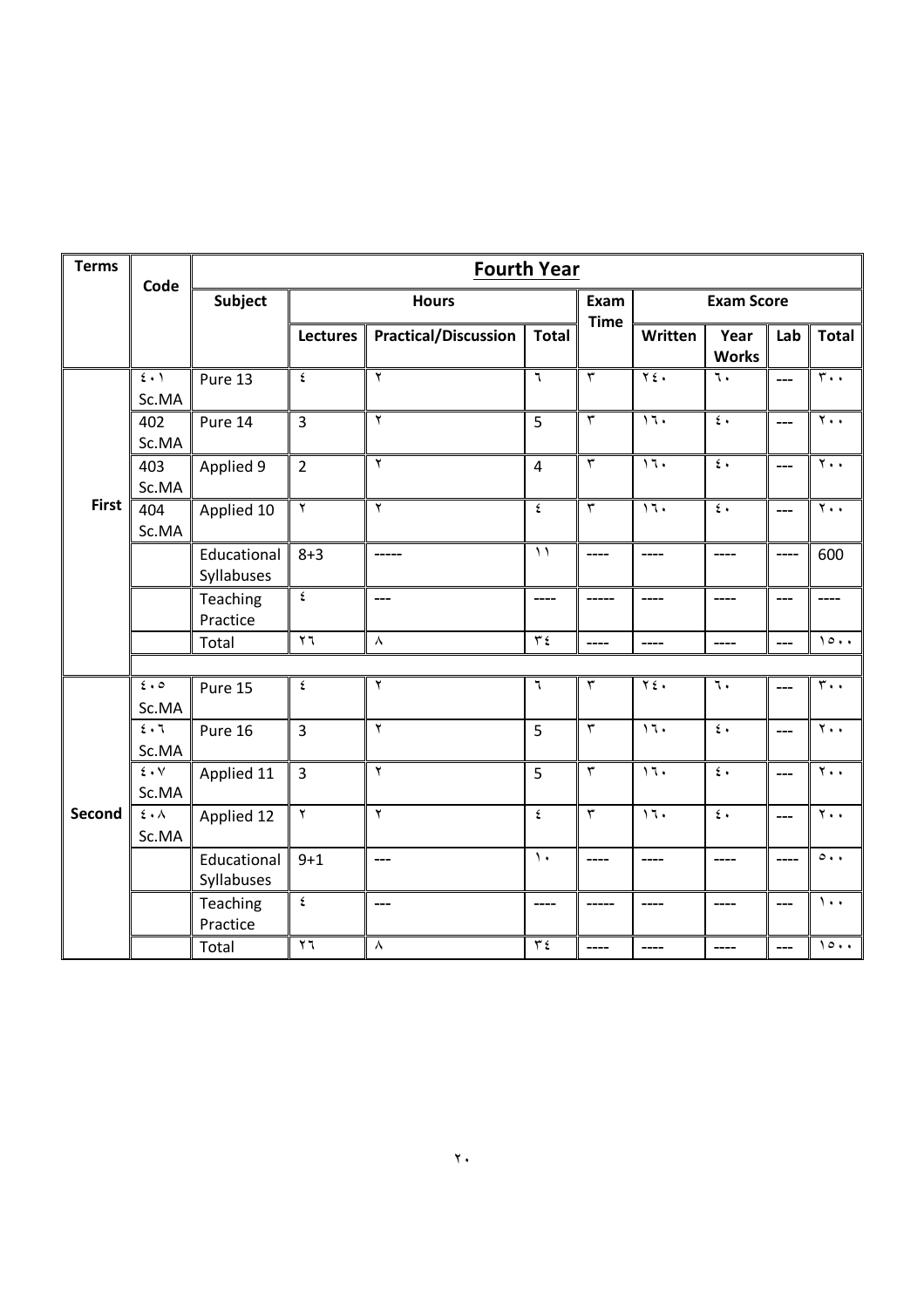### **Division: Physics and Chemistry**

| <b>Terms</b> |                     |                                                                       |                         | <b>First Year</b>       |                         |                           |                           |                               |
|--------------|---------------------|-----------------------------------------------------------------------|-------------------------|-------------------------|-------------------------|---------------------------|---------------------------|-------------------------------|
|              | Code                | <b>Subject</b>                                                        | <b>Hours</b>            | Exam                    |                         | <b>Exam Score</b>         |                           |                               |
|              |                     |                                                                       |                         | <b>Time</b>             | Written                 | Year<br><b>Works</b>      | <b>Practical</b>          | <b>Total</b>                  |
|              | 101<br>SC.BIO       | Organic<br>Chemistry1                                                 | $4 + 2$                 | ٣                       | 11.                     | $\lambda$                 | $\overline{\mathbf{r}}$ . | $\overline{\Upsilon}$ .       |
|              | 102<br>SC.BIO       | Physics<br>(acoustic &<br>prosperities of<br>Matter &<br>Temperature) | $2 + 0$                 | $\overline{\mathbf{r}}$ | 11.                     | $\mathcal{N}$             | $\overline{\cdot}$        | $\overline{\phantom{a}}$      |
| <b>First</b> | 103<br>SC.BIO       | Biological<br>Sciences-<br>Botany 1                                   | $\overline{Y+Y}$        | $\overline{\mathbf{r}}$ | $\overline{\cdot}$      | $\circ$                   | $\lambda$                 | $\sqrt{\circ}$                |
|              | 104<br>SC.BIO       | Mathematics-<br>Differentiation,<br>Algebra &<br><b>Statics</b>       | $\sqrt{+0}$             | $\overline{\mathbf{r}}$ | 11.                     | $\overline{\mathbf{r}}$ . | ----                      | $\lambda \circ \cdot$         |
|              | 1012<br><b>CULT</b> | Foreign<br>Language 1                                                 | ٤                       | $\mathbf{r}$            | $\epsilon$ .            | $\mathcal{L}$             | ----                      | $\circ$ .                     |
|              |                     | Educational<br>Syllabuses                                             | $4 + 2$                 | $\overline{\tau}$       | ----                    | -----                     | ----                      | $\mathbf{y}$ .                |
|              |                     | Total                                                                 | $\overline{r}$          | $---$                   | ----                    | ----                      | ----                      | $\overline{\lambda \Upsilon}$ |
|              | 105                 | Natural,                                                              | $7+7$                   | $\mathbf{\tilde{r}}$    | $\mathbf{y}$ .          | $\lambda$                 | $\mathfrak{t}$ .          | $\overline{\gamma}$ .         |
|              | SC.BIO              | Inorganic &<br>Analytical<br>Chemistry 1                              |                         |                         |                         |                           |                           |                               |
|              | 106<br>SC.BIO       | Physics-<br>Electrical,<br>Engineering<br>&Dynamics                   | $5 + 4$                 | $\overline{\mathbf{r}}$ | $\overline{\mathbf{y}}$ | $\lambda$                 | $\mathbf{y}$ .            | $\lambda \circ \cdot$         |
| Second       | 107<br>SC.BIO       | Biological<br>sciences-<br>Zoology<br>(General) 1                     | $\sqrt{+1}$             | $\overline{\mathbf{r}}$ | $\overline{\cdot}$      | $\circ$                   | $\overline{\cdot}$        | $\sqrt{\circ}$                |
|              | 108<br>SC.BIO       | Mathematics-<br>Integration,<br>Engineering<br>Dynamics               | $5 + 3$                 | $\overline{r}$          | $\overline{\mathbf{y}}$ | $\overline{\tau}$         |                           | $\circ \cdot$                 |
|              | 101<br><b>CULT</b>  | <b>Human Rights</b>                                                   | $\mathbf{r}$            | $\overline{\mathbf{r}}$ | $\circ$ .               | $---$                     | $---$                     | $\circ$ .                     |
|              |                     | Educational<br>Syllabuses                                             | $\overline{\mathbf{r}}$ | $\overline{\tau}$       |                         |                           |                           | $\mathcal{L}$ .               |
|              |                     | Total                                                                 | $r\tau$                 | $\qquad \qquad - - -$   | $\frac{1}{2}$           | ----                      | -----                     | YYO                           |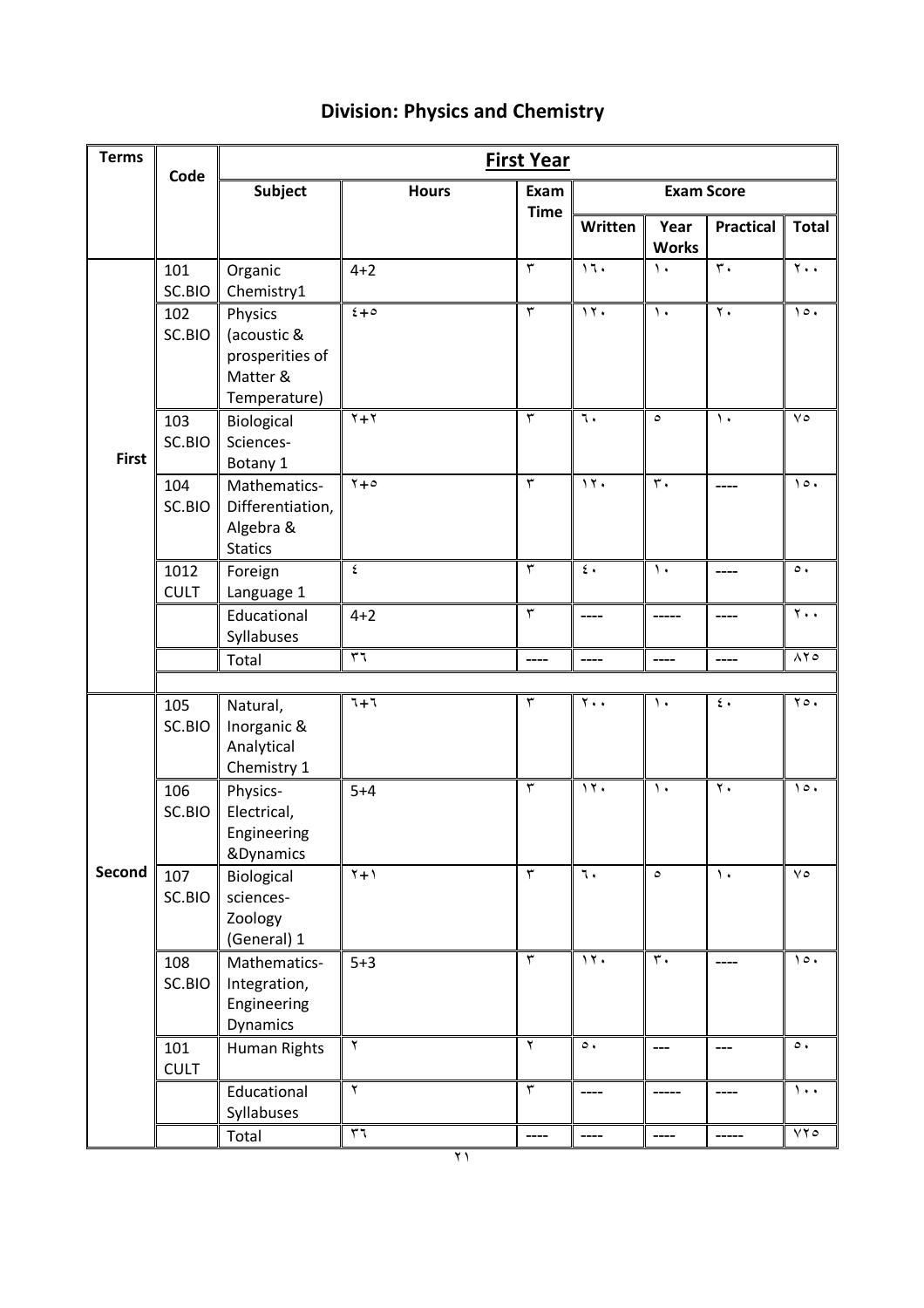| <b>Terms</b> | Code                  | <b>Second year</b>                                                                 |                |                         |                      |                         |                                |  |  |  |  |
|--------------|-----------------------|------------------------------------------------------------------------------------|----------------|-------------------------|----------------------|-------------------------|--------------------------------|--|--|--|--|
|              |                       | <b>Subject</b>                                                                     | <b>Hours</b>   |                         | <b>Exam Score</b>    |                         |                                |  |  |  |  |
|              |                       |                                                                                    |                | Written                 | Year<br><b>Works</b> | <b>Practical</b>        | <b>Total</b>                   |  |  |  |  |
|              | 201<br>SC.BIO         | Natural, Inorganic & Analytical<br>Chemistry                                       | $6 + 4$        | 17.                     | $\mathcal{L}$        | $\overline{\mathbf{r}}$ | $\overline{\Upsilon}$ .        |  |  |  |  |
|              | 202<br>SC.BIO         | Physics-Natural Light-Electrical &<br>Atomic                                       | $6 + 4$        | 11.                     | $\lambda$            | $\overline{\Upsilon}$   | $\lambda \circ \cdot$          |  |  |  |  |
| <b>First</b> | 203<br>SC.BIO         | Zoology(General)2                                                                  | $2 + 2$        | $\overline{\cdot}$      | $\circ$              | $\mathcal{N}$           | $\vee$                         |  |  |  |  |
|              | 204<br>SC.BIO         | Mathematics-Differentiation,<br>Algebra, Solid geometry, Statics &<br>Hedrostateka | $5 + 3$        | $\overline{\mathbf{y}}$ | $\mathbf r$ .        |                         | $\lambda \circ \cdot$          |  |  |  |  |
|              |                       | <b>Educational Syllabuses</b>                                                      | $\mathsf{Y}$   | $---$                   | ----                 | ----                    | $\lambda \cdot \cdot$          |  |  |  |  |
|              |                       | Total                                                                              | $\mathbf{r}$ { | ----                    | -----                | ----                    | 7V <sub>o</sub>                |  |  |  |  |
|              |                       |                                                                                    |                |                         |                      |                         |                                |  |  |  |  |
|              | $Y \cdot 0$<br>SC.BIO | organic Chemistry 2                                                                | $4 + 4$        | 11.                     | ١.                   | $\mathbf{y}$ .          | $\cdot$                        |  |  |  |  |
|              | 206<br>SC.BIO         | Physics-Thermo dynamics, Nuclear<br>& AC Power                                     | $4 + 4$        | 11.                     | $\mathcal{L}$        | $\mathbf{y}$ .          | 10.                            |  |  |  |  |
|              | 207<br>SC.BIO         | <b>Botany (General)2</b>                                                           | $2 + 1$        | $\overline{\cdot}$      | $\circ$              | $\lambda$               | $\vee$                         |  |  |  |  |
| Second       | 208<br>SC.BIO         | Mathematics-Integration, Ordinary<br>Differential Equations & Dynamics             | $5 + 2$        | $\overline{\mathbf{y}}$ | $\mathbf r$ .        | ----                    | $\lambda \circ \cdot$          |  |  |  |  |
|              | 2012<br><b>CULT</b>   | Foreign Language 2                                                                 | 4              | $\Lambda$ .             | $\mathbf{y}$ .       | ---                     | $\lambda$ .                    |  |  |  |  |
|              |                       | <b>Educational Syllabuses</b>                                                      | $2 + 1$        |                         |                      |                         | $\overline{\tau_{\cdot\cdot}}$ |  |  |  |  |
|              |                       | Total                                                                              | $\tau\tau$     |                         |                      |                         | $\lambda \Upsilon$             |  |  |  |  |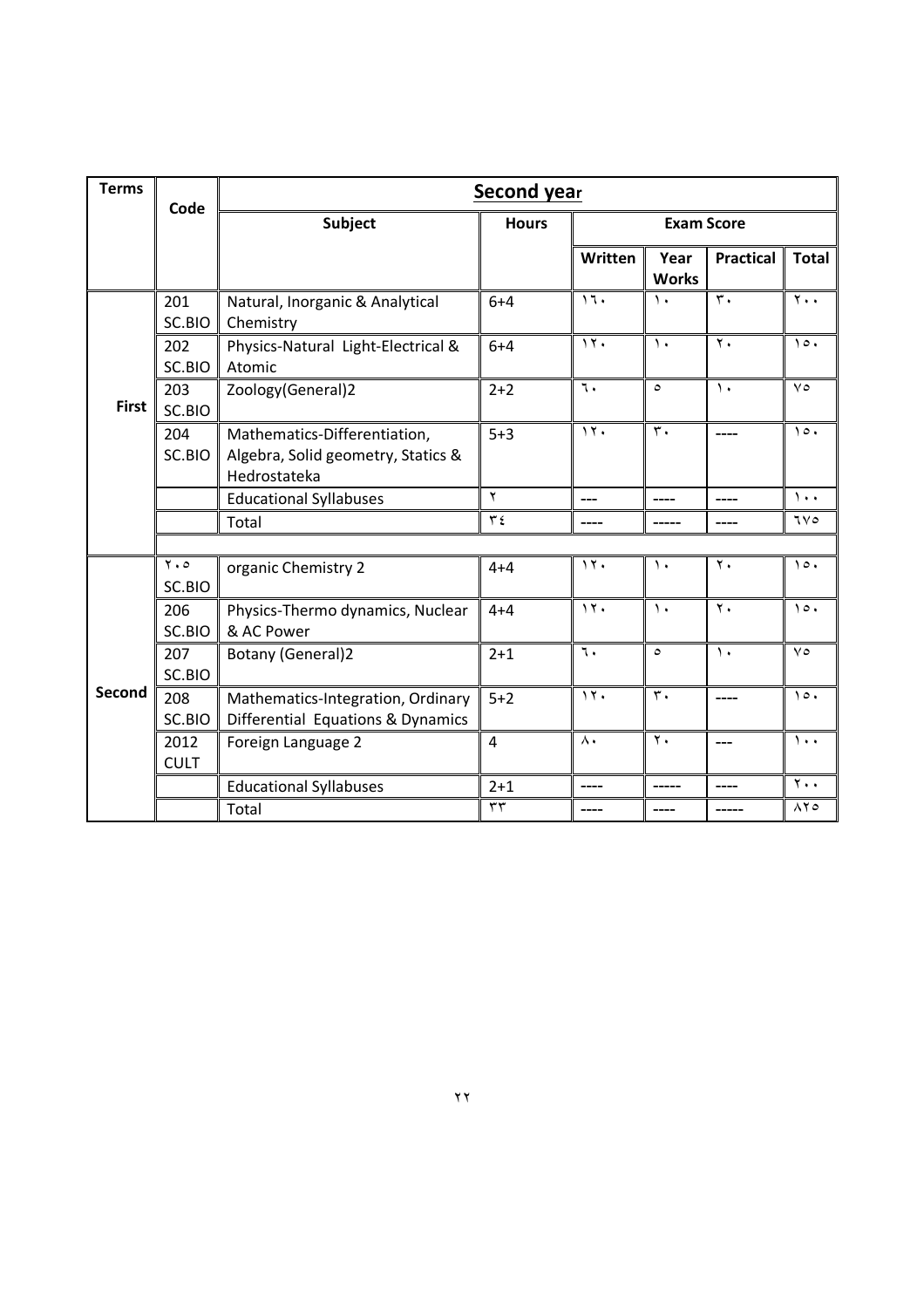| <b>Terms</b> | Code                                    |                                                                     | <b>Third year</b> |         |                      |                  |                     |  |  |  |  |
|--------------|-----------------------------------------|---------------------------------------------------------------------|-------------------|---------|----------------------|------------------|---------------------|--|--|--|--|
|              |                                         | <b>Subject</b>                                                      | <b>Hours</b>      |         | <b>Exam Score</b>    |                  |                     |  |  |  |  |
|              |                                         |                                                                     |                   | Written | Year<br><b>Works</b> | <b>Practical</b> | <b>Total</b>        |  |  |  |  |
|              | $\mathbf{r} \cdot \mathbf{v}$<br>SC.CHE | <b>Organic Chemistry (Numerical</b><br>intent)                      | $5 + 2$           | 17.     | ١.                   | $\mathbf{r}$ .   | $Y \cdot \cdot$     |  |  |  |  |
| <b>First</b> | $\mathbf{r} \cdot \mathbf{r}$<br>SC.CHE | Organic Chemistry (Aliphatic ring)                                  | $4 + 2$           | 160     | $\mathcal{L}$        | 30               | 200                 |  |  |  |  |
|              | $\mathbf{r} \cdot \mathbf{r}$<br>SC.CHE | Chemistry of Organic reactions                                      | $4 + 2$           | 160     | 10                   | 30               | 200                 |  |  |  |  |
|              |                                         | <b>Educational Syllabuses</b>                                       | $10 + 1$          | $---$   | ----                 | ----             | $v \cdot \cdot$     |  |  |  |  |
|              |                                         | <b>Practical Education</b>                                          | 4                 | ---     | ----                 | ----             | -----               |  |  |  |  |
|              |                                         | Total                                                               | $\mathbf{r}$ {    | ----    | ------               | ----             | 15.4                |  |  |  |  |
|              |                                         |                                                                     |                   |         |                      |                  |                     |  |  |  |  |
|              | $\overline{r}$ . $\epsilon$<br>SC.CHE   | Chemistry-Elements of<br><b>Transitional Metals &amp; Complexes</b> | $5 + 2$           | 160     | ١.                   | 30               | 200                 |  |  |  |  |
|              | $r \cdot o$<br>SC.CHE                   | Chemistry-Spectrums, Nuclear &<br>Analytical (Practical)            | $4 + 2$           | 160     | $\lambda$            | $\mathbf{r}$ .   | $Y \cdot \cdot$     |  |  |  |  |
| Second       | $r \cdot 7$<br>SC.CHE                   | <b>Analytical Chemistry 1</b>                                       | $4 + 2$           | 11.     | $\lambda$            | ٣.               | $Y \cdot \cdot$     |  |  |  |  |
|              |                                         | <b>Educational Syllabuses</b>                                       | $8 + 3$           |         | ----                 | ----             | $\circ \cdot \cdot$ |  |  |  |  |
|              |                                         | <b>Teaching Practice</b>                                            | ---               |         |                      | ---              | $\cdots$            |  |  |  |  |
|              |                                         | Total                                                               | 34                |         |                      | ----             | 11                  |  |  |  |  |
|              |                                         |                                                                     |                   |         |                      |                  |                     |  |  |  |  |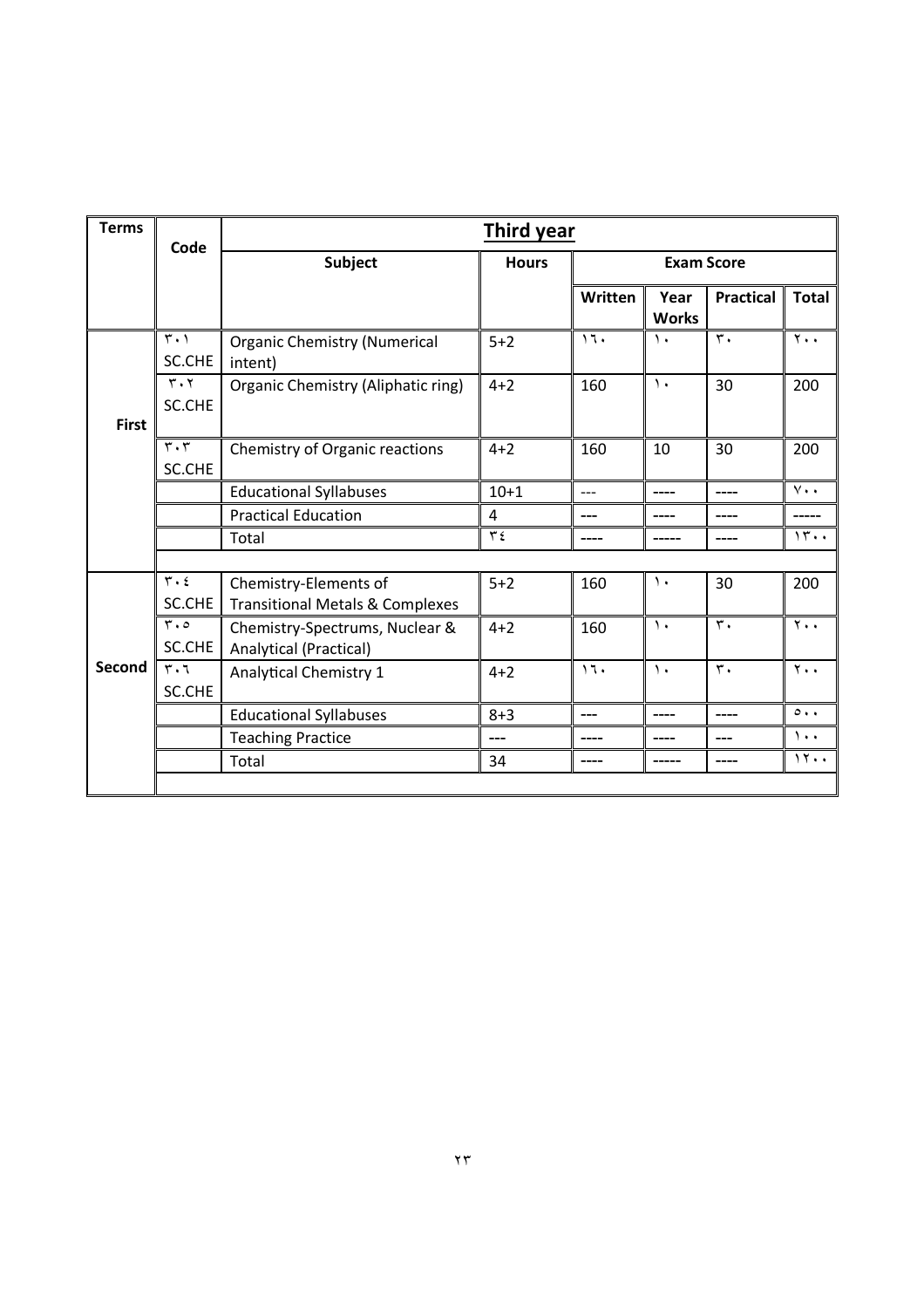| <b>Terms</b> | Code                             |                                             | <b>Fourth year</b> |         |                      |                  |                     |
|--------------|----------------------------------|---------------------------------------------|--------------------|---------|----------------------|------------------|---------------------|
|              |                                  | <b>Subject</b>                              | <b>Hours</b>       |         | <b>Exam Score</b>    |                  |                     |
|              |                                  |                                             |                    | Written | Year<br><b>Works</b> | <b>Practical</b> | <b>Total</b>        |
|              | 401<br>SC.BIO                    | Chemistry-Thermodynamics &<br>Kinetic       | $5 + 2$            | 17.     | ١.                   | $\mathbf{r}$ .   | <del>۲</del> ۰۰     |
|              | 402<br>SC.CHE                    | Chemistry of Careful Analysis &<br>Electric | $4 + 2$            | 160     | $\lambda$            | 30               | 200                 |
| <b>First</b> | 2.5<br>SC.CHE                    | <b>Environmental Chemistry</b>              | $4 + 2$            | 11.     | $\lambda$            | ٣.               | $Y \cdot \cdot$     |
|              |                                  | <b>Educational Syllabuses</b>               | $8 + 3$            | ----    | ----                 | ----             | ٦.,                 |
|              |                                  | <b>Teaching Practice</b>                    | 4                  |         |                      | ----             | ----                |
|              |                                  | Total                                       | $\tau$ {           | ----    |                      | ----             | 15                  |
|              |                                  |                                             |                    |         |                      |                  |                     |
|              | $2 \cdot 2$<br>SC.CHE            | Chemistry of Heterocyclic<br>Compounds      | $5+2$              | 17.     | $\mathcal{L}$        | $\mathbf{r}$ .   | $Y \cdot \cdot$     |
|              | $\epsilon \cdot \circ$<br>SC.CHE | Chemistry of Natural Product &<br>Petroleum | $5 + 2$            | 17.     | $\mathcal{L}$        | $\mathbf{r}$ .   | $Y \cdot \cdot$     |
| Second       | $\epsilon \cdot 7$<br>SC.CHE     | <b>Analytical Chemistry 2</b>               | $4 + 2$            | 17.     | $\mathcal{L}$        | $\mathbf{r}$ .   | $Y \cdot \cdot$     |
|              |                                  | <b>Educational Syllabuses</b>               | $9 + 1$            | ----    | ----                 | ----             | $\circ \cdot \cdot$ |
|              |                                  | <b>Teaching Practice</b>                    | 4                  |         |                      | ---              | $\cdots$            |
|              |                                  | Total                                       | 34                 |         | -----                | ----             | 11                  |
|              |                                  |                                             |                    |         |                      |                  |                     |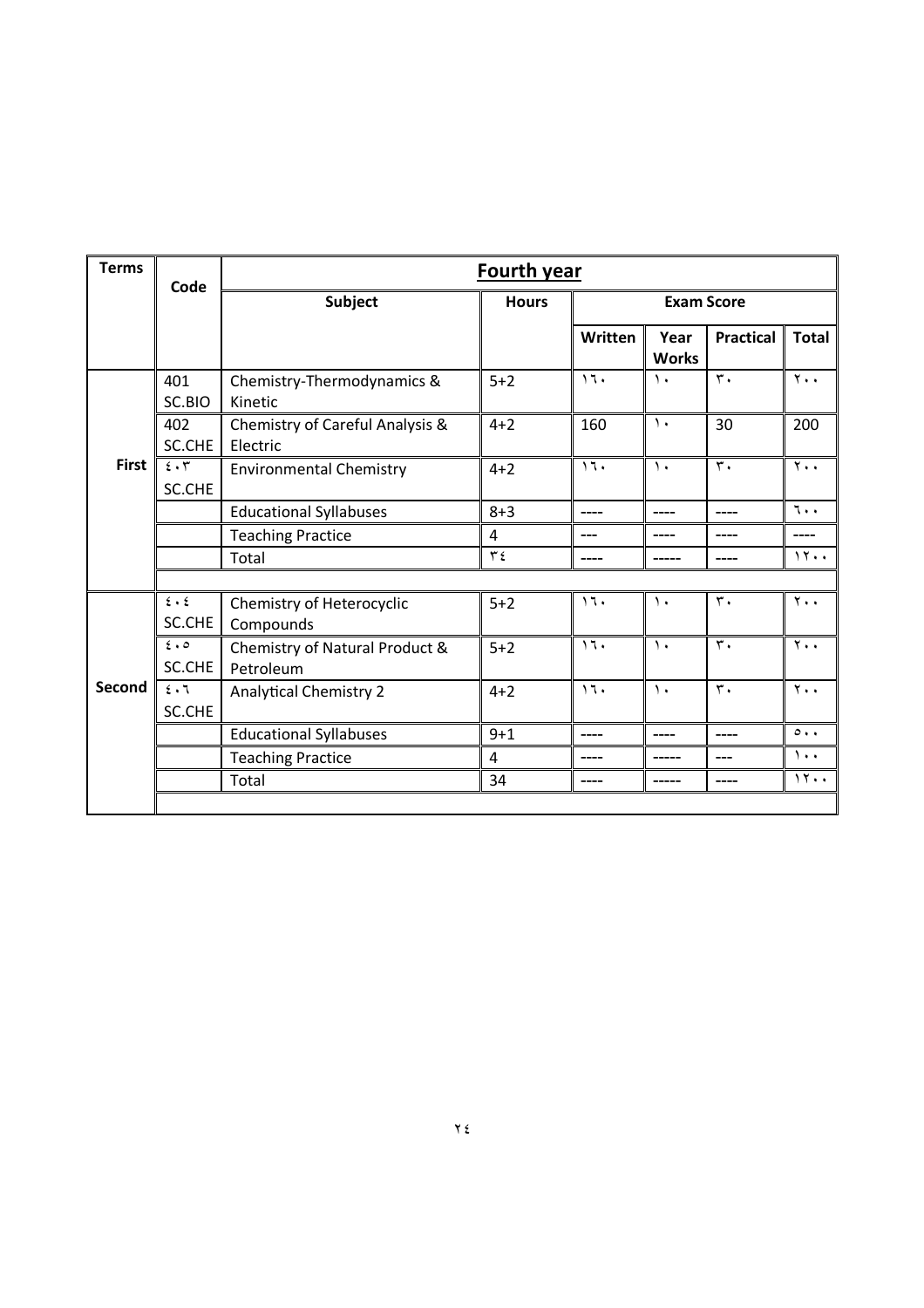## **Division: Biology and Geology**

| <b>Terms</b> | Code                | <b>First Year</b>                 |                         |                             |                          |                         |                       |                           |                                                                                                                                                                                                                                                                                                                                                                                                                                                                            |                               |  |  |  |
|--------------|---------------------|-----------------------------------|-------------------------|-----------------------------|--------------------------|-------------------------|-----------------------|---------------------------|----------------------------------------------------------------------------------------------------------------------------------------------------------------------------------------------------------------------------------------------------------------------------------------------------------------------------------------------------------------------------------------------------------------------------------------------------------------------------|-------------------------------|--|--|--|
|              |                     | Subject                           |                         | <b>Hours</b>                |                          | Exam                    |                       | <b>Exam Score</b>         |                                                                                                                                                                                                                                                                                                                                                                                                                                                                            |                               |  |  |  |
|              |                     |                                   | <b>Lectures</b>         | <b>Practical/Discussion</b> | <b>Total</b>             | <b>Time</b>             | Written               | Year<br><b>Works</b>      | <b>Practical</b>                                                                                                                                                                                                                                                                                                                                                                                                                                                           | <b>Total</b>                  |  |  |  |
|              | 101<br>SC.BIO       | Botany1                           | $\circ$                 | $\pmb{\mathsf{\xi}}$        | ٩                        |                         | $\lambda$             | $\mathbf r$ .             | $\overline{\mathcal{L}}$                                                                                                                                                                                                                                                                                                                                                                                                                                                   | $\overline{\tau}$ .           |  |  |  |
|              | 102<br>SC.BIO       | Zoology1                          | $\mathbf{\hat{z}}$      | ٤                           | $\lambda$                |                         | $\overline{\lambda}$  | $\overline{\mathbf{r}}$ . | $\overline{\mathcal{A}}$ .                                                                                                                                                                                                                                                                                                                                                                                                                                                 | $\overline{r}$ .              |  |  |  |
|              | 103<br>SC.BIO       | Organic<br>Chemistry1             | $\overline{r}$          | $\overline{\mathbf{r}}$     | $\circ$                  |                         | $\overline{11}$       | $\sqrt{2}$                | $\overline{\Upsilon}$                                                                                                                                                                                                                                                                                                                                                                                                                                                      | $\overline{\Upsilon}$ .       |  |  |  |
| <b>First</b> | 104<br>SC.BIO       | Physics1                          | $\lambda$               | $\mathbf{r}$                | $\overline{\mathbf{r}}$  |                         | $\overline{\lambda}$  | $\circ$                   | $\Omega$                                                                                                                                                                                                                                                                                                                                                                                                                                                                   | $\overline{\cdot\cdot}$       |  |  |  |
|              | 105<br>SC.BIO       | Physics2                          | $\lambda$               | $\overline{\mathbf{r}}$     | $\overline{\tau}$        |                         | $\Lambda$             | $\circ$                   | $\Delta$                                                                                                                                                                                                                                                                                                                                                                                                                                                                   | $\mathcal{L}$ .               |  |  |  |
|              |                     | Educational<br>Syllabuses         | $4 + 2$                 | ----                        | ٦                        |                         | $- - - - -$           | $\cdots$                  | $- - - - - -$                                                                                                                                                                                                                                                                                                                                                                                                                                                              | $\overline{\tau \cdot \cdot}$ |  |  |  |
|              |                     | Total                             | $\overline{\lambda}$    | $\sqrt{2}$                  | $\overline{\tau}$        |                         | $\frac{1}{2}$         | $\frac{1}{2}$             | $\frac{1}{1}$                                                                                                                                                                                                                                                                                                                                                                                                                                                              | 11                            |  |  |  |
|              | 106                 | Botany2                           | ٤                       | $\pmb{\mathfrak{c}}$        | $\lambda$                |                         | ١٨٠                   | $\mathbf{r}$ .            | $\mathfrak{q}$ .                                                                                                                                                                                                                                                                                                                                                                                                                                                           | $\overline{\tau}$ .           |  |  |  |
|              | SC.BIO              |                                   |                         |                             |                          |                         |                       |                           |                                                                                                                                                                                                                                                                                                                                                                                                                                                                            |                               |  |  |  |
|              | 107<br>SC.BIO       | Zoology2                          | $\circ$                 | $\pmb{\xi}$                 | ٩                        |                         | $\lambda$ .           | $\overline{r}$ .          | $\overline{\mathcal{A}}$                                                                                                                                                                                                                                                                                                                                                                                                                                                   | $\overline{r}$ .              |  |  |  |
|              | 108<br>SC.BIO       | Geology 1                         | $\overline{\mathbf{y}}$ | $\pmb{\mathfrak{c}}$        | $\overline{\mathcal{L}}$ |                         | 11.                   | $\overline{\Upsilon}$     | $\overline{\mathfrak{r}}$                                                                                                                                                                                                                                                                                                                                                                                                                                                  | $\overline{\Upsilon\cdots}$   |  |  |  |
| Second       | 109<br>SC.BIO       | General<br>Chemistry<br>& Physics | $\overline{r}$          | $\overline{\mathbf{r}}$     | $\circ$                  |                         | 11.                   | $\lambda$                 | $\overline{\Upsilon}$                                                                                                                                                                                                                                                                                                                                                                                                                                                      | $\overline{\Upsilon\cdots}$   |  |  |  |
|              | 1012<br><b>CULT</b> | Foreign<br>Language 1             | $\mathbf{\hat{z}}$      | -----                       | $\pmb{\mathsf{\xi}}$     |                         | $\overline{\epsilon}$ | $\mathcal{L}$             | $\frac{1}{1}$                                                                                                                                                                                                                                                                                                                                                                                                                                                              | $\circ$ .                     |  |  |  |
|              | 101<br><b>CULT</b>  | Human<br>Rights                   | ۲                       | ----                        | $\overline{\mathbf{r}}$  | $\overline{\mathsf{r}}$ | $\circ$ .             | $---$                     | -----                                                                                                                                                                                                                                                                                                                                                                                                                                                                      | $\circ$ .                     |  |  |  |
|              |                     | Educational<br>Syllabuses         | $\overline{\mathbf{r}}$ | ----                        | $\mathbf Y$              |                         | $---$                 | $-----1$                  | -----                                                                                                                                                                                                                                                                                                                                                                                                                                                                      | $\mathcal{L}$ .               |  |  |  |
|              |                     | Total                             | $\gamma \gamma$         | $\gamma$ {                  | $\mathbf{r}$             |                         | $-----$               |                           | $\frac{1}{2} \left( \frac{1}{2} \right) \left( \frac{1}{2} \right) \left( \frac{1}{2} \right) \left( \frac{1}{2} \right) \left( \frac{1}{2} \right) \left( \frac{1}{2} \right) \left( \frac{1}{2} \right) \left( \frac{1}{2} \right) \left( \frac{1}{2} \right) \left( \frac{1}{2} \right) \left( \frac{1}{2} \right) \left( \frac{1}{2} \right) \left( \frac{1}{2} \right) \left( \frac{1}{2} \right) \left( \frac{1}{2} \right) \left( \frac{1}{2} \right) \left( \frac$ | 110.                          |  |  |  |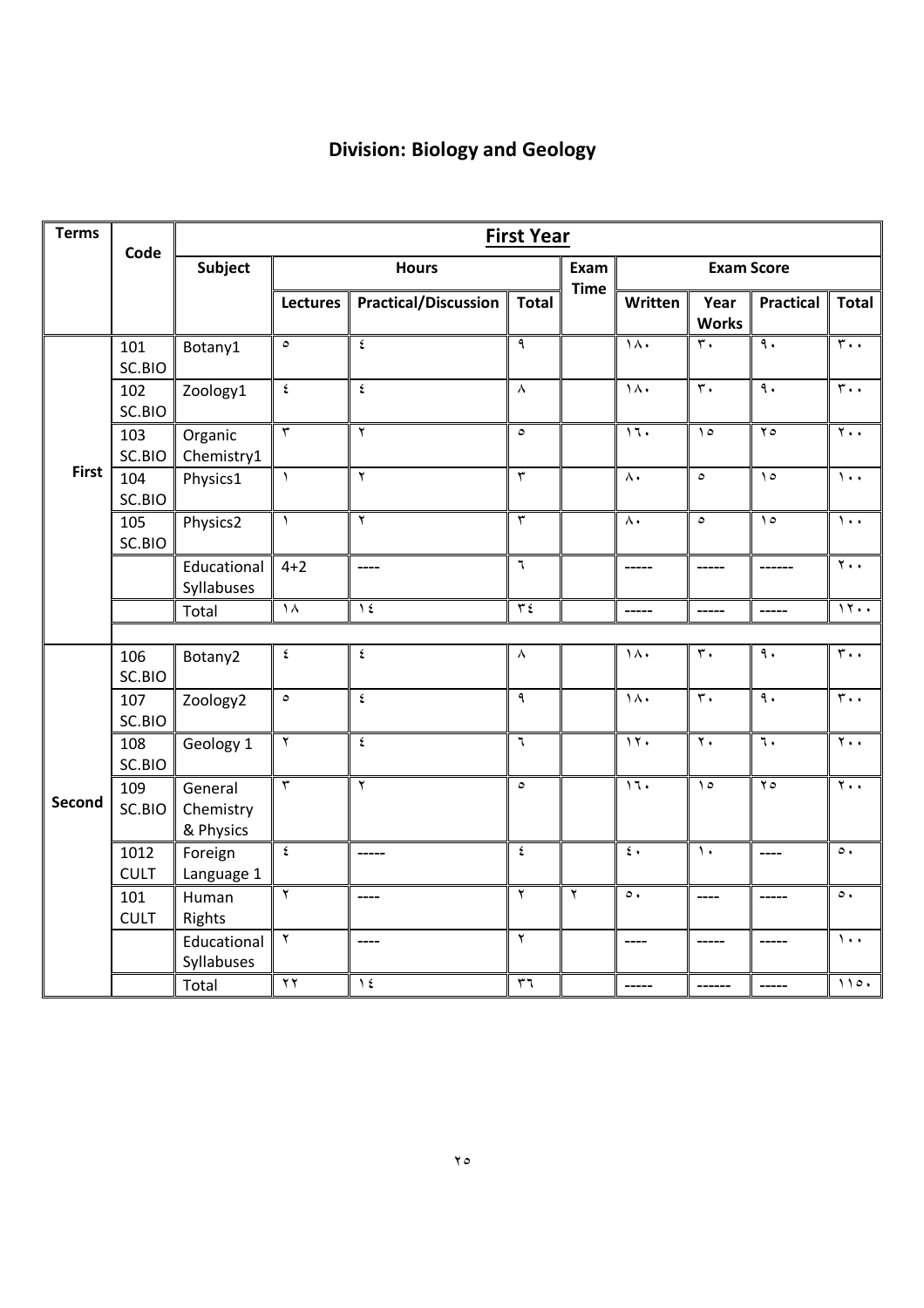| <b>Terms</b>  | Code                                             | <b>Second Year</b>        |                          |                             |                          |                     |                         |                           |                          |                          |  |  |  |
|---------------|--------------------------------------------------|---------------------------|--------------------------|-----------------------------|--------------------------|---------------------|-------------------------|---------------------------|--------------------------|--------------------------|--|--|--|
|               |                                                  | Subject                   |                          | <b>Hours</b>                |                          | Exam<br><b>Time</b> |                         | <b>Exam Score</b>         |                          |                          |  |  |  |
|               |                                                  |                           | <b>Lectures</b>          | <b>Practical/Discussion</b> | <b>Total</b>             |                     | Written                 | Year<br><b>Works</b>      | <b>Practical</b>         | <b>Total</b>             |  |  |  |
|               | 201<br>SC.BIO                                    | Botany3                   | $\circ$                  | ٤                           | ٩                        |                     | $\overline{\lambda}$    | $\mathbf{r}$ .            | $\overline{\mathcal{A}}$ |                          |  |  |  |
|               | 202<br>SC.BIO                                    | Zoology3                  | $\mathbf{\circ}$         | ٤                           | $\overline{\mathsf{a}}$  |                     | $\overline{\lambda}$    | $\overline{\mathfrak{r}}$ | $\overline{\mathcal{A}}$ | $\mathbf{r}$ .           |  |  |  |
|               | 203<br>SC.BIO                                    | Organic<br>Chemistry3     | $\pmb{\epsilon}$         | $\mathsf{Y}$                | $\overline{\mathbf{r}}$  |                     | 11.                     | $\Omega$                  | $\overline{\Upsilon}$    | $\overline{\Upsilon}$ .  |  |  |  |
| <b>First</b>  | 204<br>SC.BIO                                    | Physics3                  | $\overline{\mathbf{r}}$  | $\mathbf Y$                 | $\pmb{\mathsf{\hat{z}}}$ |                     | $\wedge\cdot$           | $\circ$                   | $\Omega$                 | $\overline{\phantom{a}}$ |  |  |  |
|               | 1012<br><b>CULT</b>                              | Foreign<br>Language 2     | $\pmb{\mathsf{\hat{z}}}$ | $---$                       | $\pmb{\mathsf{\xi}}$     |                     | $\overline{11}$         | $\epsilon$ .              | ----                     | $\mathbf{y}$ .           |  |  |  |
|               |                                                  | Educational<br>Syllabuses | $\mathbf Y$              | $---$                       | $\overline{\mathbf{r}}$  |                     | $\frac{1}{1}$           | ----                      | ----                     | $\mathcal{L}$ .          |  |  |  |
|               |                                                  | Total                     | $\overline{Y}$           | $\gamma$                    | $\overline{\tau}$        |                     | -----                   | ----                      |                          | 11                       |  |  |  |
|               | $\mathbf{y} \cdot \mathbf{0}$<br>SC.BIO          | Botany4                   | ٤                        | ٤                           | ٨                        |                     | $\lambda$               | $\mathbf r$ .             | $\mathcal{A}$ .          | $r \cdot \cdot$          |  |  |  |
|               | $\overline{\mathbf{y}}\cdot\mathbf{y}$<br>SC.BIO | Zoology4                  | $\acute{\text{z}}$       | ٤                           | $\boldsymbol{\wedge}$    |                     | $\lambda$               | $\mathbf r$ .             | $\overline{\mathcal{C}}$ | $\overline{\tau}$ .      |  |  |  |
|               | $Y \cdot V$<br>SC.BIO                            | Geology 4                 | $\overline{\tau}$        | ٤                           | $\overline{\mathsf{v}}$  |                     | $\overline{\mathbf{y}}$ | $\overline{\mathbf{y}}$   | $\overline{\cdot}$       | $\overline{\Upsilon}$ .  |  |  |  |
| <b>Second</b> | $\overline{\Upsilon \cdot \Lambda}$<br>SC.BIO    | Organic<br>Chemistry3     | $\overline{\mathbf{r}}$  | $\overline{\mathsf{r}}$     | $\circ$                  |                     | 17.                     | $\lambda$                 | $\overline{\Upsilon}$    | $\overline{\Upsilon}$ .  |  |  |  |
|               | $\mathbf{y} \cdot \mathbf{q}$<br>SC.BIO          | Physics4                  | $\lambda$                | ٢                           | $\overline{\tau}$        |                     | $\wedge\cdot$           | $\circ$                   | $\Delta$                 | $\mathcal{N}$ .          |  |  |  |
|               |                                                  | Educational<br>Syllabuses | $2 + 1$                  | $---$                       | $\overline{\mathbf{r}}$  |                     | $---$                   | ----                      | ----                     | $\overline{\Upsilon}$ .  |  |  |  |
|               |                                                  | Total                     | $\overline{y}$           | $\overline{y}$              | $\overline{\tau}$        |                     | -----                   | -----                     | $---$                    | 15                       |  |  |  |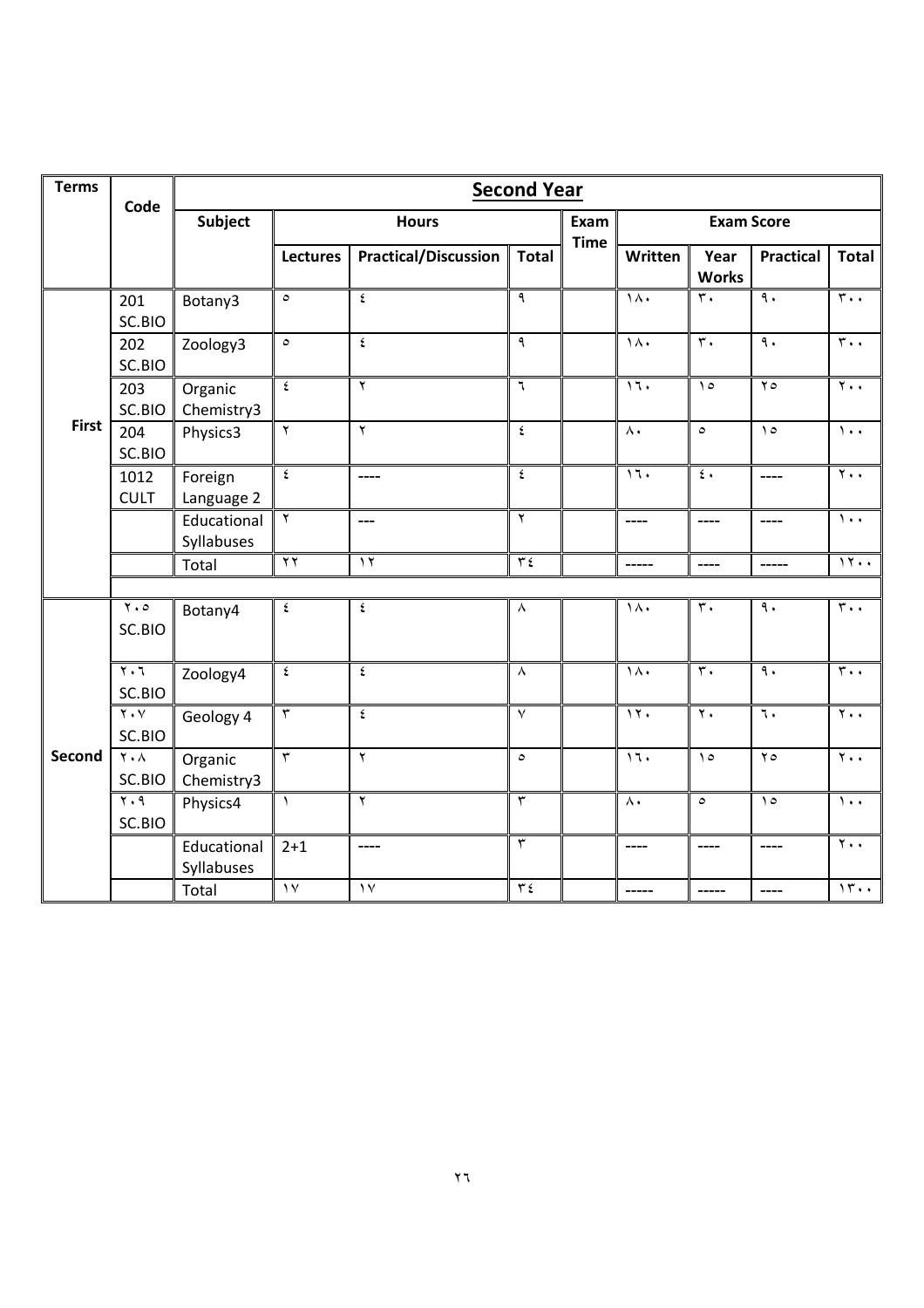| <b>Terms</b> | Code                                             |                           | <b>Third Year</b>  |                             |              |             |                          |                      |                           |                                        |  |  |  |
|--------------|--------------------------------------------------|---------------------------|--------------------|-----------------------------|--------------|-------------|--------------------------|----------------------|---------------------------|----------------------------------------|--|--|--|
|              |                                                  | Subject                   |                    | <b>Hours</b>                |              | Exam        |                          | <b>Exam Score</b>    |                           |                                        |  |  |  |
|              |                                                  |                           | <b>Lectures</b>    | <b>Practical/Discussion</b> | <b>Total</b> | <b>Time</b> | Written                  | Year<br><b>Works</b> | <b>Practical</b>          | <b>Total</b>                           |  |  |  |
|              | $\overline{\tau_{\boldsymbol{\cdot}}}$<br>SC.BIO | Botany5                   | ٤                  | ٤                           | $\lambda$    |             | $\lambda$                | $\mathsf{r}$ .       | $\overline{\mathcal{L}}$  | $\overline{\mathbf{r}}\cdot\mathbf{r}$ |  |  |  |
|              | $\mathbf{r} \cdot \mathbf{r}$<br>SC.BIO          | Zoology5                  | ٤                  | $\pmb{\mathfrak{c}}$        | Λ            |             | $\lambda$                | $\mathsf{r}$ .       | $\mathcal{A}$ .           | $r \cdot \cdot$                        |  |  |  |
| <b>First</b> | $\overline{\mathbf{r}\cdot\mathbf{r}}$<br>SC.BIO | Geology3                  | $\mathbf{Y}$       | ٢                           | ٤            |             | $\overline{\mathcal{L}}$ | $\Delta$             | $\epsilon \circ$          | $\lambda \circ \cdot$                  |  |  |  |
|              |                                                  | Educational<br>Syllabuses | $10+1$             | -----                       | $\lambda$    |             | $---$                    | $---$                | $- - - -$                 | $v \cdot$                              |  |  |  |
|              |                                                  | Teaching<br>Practice      | ٤                  | -----                       | ٤            |             | ----                     | $---$                |                           |                                        |  |  |  |
|              |                                                  | Total                     | $Y \circ$          | $\lambda$                   | ro           |             | $---$                    | $\frac{1}{2}$        |                           | 150.                                   |  |  |  |
|              |                                                  |                           |                    |                             |              |             |                          |                      |                           |                                        |  |  |  |
|              | $r \cdot t$<br>SC.BIO                            | Botany6                   | ٤                  | ٤                           | $\lambda$    |             | $\lambda$                | $\mathsf{r}$ .       | $\mathcal{A}$ .           | $\mathbf{r}$ .                         |  |  |  |
|              | $r \cdot o$<br>SC.BIO                            | Zoology6                  | $\acute{\text{z}}$ | $\acute{\text{z}}$          | $\lambda$    |             | $\lambda$                | $\mathbf{r}$ .       | $\mathcal{A}$ .           | $\overline{\mathfrak{r}}$ .            |  |  |  |
| Second       | $\overline{r}$ .<br>SC.BIO                       | Biochemistry1             | $\mathbf{Y}$       | ۲                           | ٤            |             | 11.                      | $\lambda$            | $\overline{\mathbf{r}}$ . | $\mathbf{y}$ .                         |  |  |  |
|              |                                                  | Educational<br>Syllabuses | $8 + 3$            | $---$                       | $\lambda$    |             | ----                     |                      | ----                      | $\circ \cdot \cdot$                    |  |  |  |
|              |                                                  | Teaching<br>Practice      | ٤                  | $---$                       | ٤            |             | ----                     | $---$                | $- - - -$                 | $\lambda$ .                            |  |  |  |
|              |                                                  | Total                     | $Y \circ$          | $\lambda$                   | ro           |             | ----                     | $---$                |                           | 15                                     |  |  |  |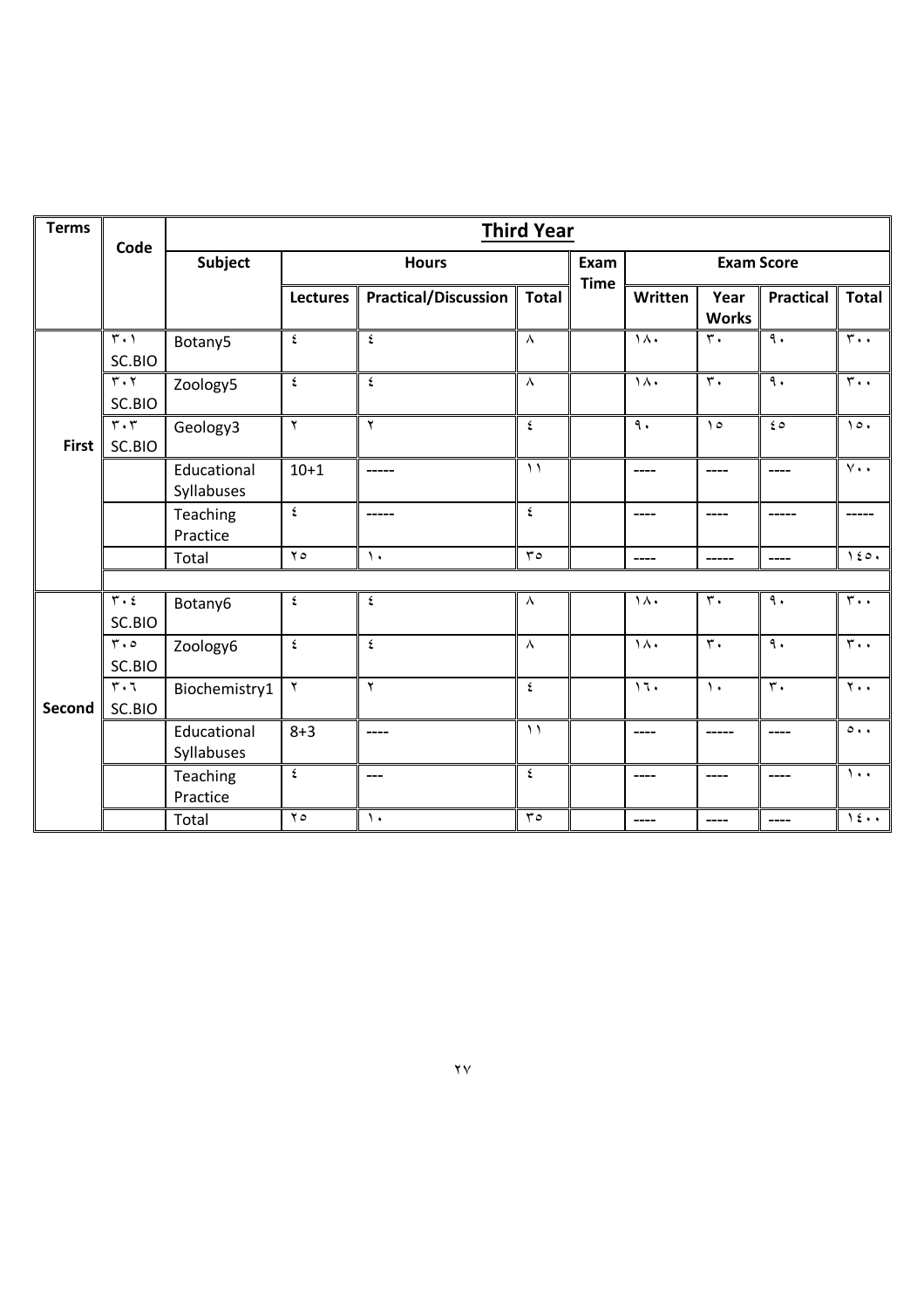| <b>Terms</b> | Code                         |                           | <b>Fourth Year</b>      |                             |                          |             |                          |                           |                          |                                                       |  |  |  |  |
|--------------|------------------------------|---------------------------|-------------------------|-----------------------------|--------------------------|-------------|--------------------------|---------------------------|--------------------------|-------------------------------------------------------|--|--|--|--|
|              |                              | <b>Subject</b>            |                         | <b>Hours</b>                |                          | Exam        |                          | <b>Exam Score</b>         |                          |                                                       |  |  |  |  |
|              |                              |                           | <b>Lectures</b>         | <b>Practical/Discussion</b> | <b>Total</b>             | <b>Time</b> | Written                  | Year<br><b>Works</b>      | Practical                | <b>Total</b>                                          |  |  |  |  |
|              | 401<br>SC.BIO                | Botany7                   | ٤                       | $\pmb{\mathfrak{c}}$        | $\boldsymbol{\wedge}$    |             | $\lambda$                | $\mathbf{r}$ .            | $\overline{\mathcal{L}}$ | $\overline{\mathfrak{r}}\cdot\overline{\mathfrak{r}}$ |  |  |  |  |
|              | $\epsilon \cdot r$<br>SC.BIO | Zoology7                  | $\pmb{\mathfrak{c}}$    | $\overline{\mathbf{r}}$     | $\overline{\mathsf{v}}$  |             | $\overline{\lambda}$     | $\overline{\mathbf{r}}$ . | $\overline{\mathcal{A}}$ | $\overline{\mathbf{r}}\cdot\mathbf{r}$                |  |  |  |  |
| <b>First</b> | 403<br>SC.BIO                | Geology4                  | $\overline{\mathsf{r}}$ | $\overline{\mathsf{r}}$     | $\overline{\epsilon}$    |             | $\overline{\mathcal{A}}$ | $\Omega$                  | $\epsilon$               | $\lambda \circ \cdot$                                 |  |  |  |  |
|              |                              | Educational<br>Syllabuses | $8 + 3$                 | -----                       | $\overline{\mathcal{L}}$ |             | ----                     | $---$                     | ----                     | $\overline{\cdot \cdot \cdot}$                        |  |  |  |  |
|              |                              | Teaching<br>Practice      | ٤                       | ----                        | $\pmb{\mathfrak{c}}$     |             | ----                     | $---$                     |                          |                                                       |  |  |  |  |
|              |                              | Total                     | $Y \circ$               | ٩                           | $\overline{\tau}$        |             | $---$                    | -----                     | $---$                    | 170.                                                  |  |  |  |  |
|              |                              |                           |                         |                             |                          |             |                          |                           |                          |                                                       |  |  |  |  |
|              | 404<br>SC.BIO                | Zoology8                  | ٤                       | $\mathbf{\breve{v}}$        | $\overline{\vee}$        |             | $\lambda$                | $\mathbf r$ .             | $\overline{\mathsf{a}}$  | $\overline{\tau}$ .                                   |  |  |  |  |
|              | 405<br>SC.BIO                | Botany8                   | $\pmb{\acute{\Sigma}}$  | $\mathbf{r}$                | $\vee$                   |             | $\overline{\lambda}$     | $\overline{\mathbf{r}}$   | $\overline{\mathcal{L}}$ | $\overline{\tau}$ .                                   |  |  |  |  |
|              | 406<br>SC.BIO                | Biochemistry2             | $\lambda$               | $\mathsf{Y}$                | $\overline{\mathbf{r}}$  |             | $\wedge\cdot$            | $\circ$                   | $\lambda$                | $\lambda$ .                                           |  |  |  |  |
| Second       | 407<br>SC.BIO                | Inorganic<br>Chemistry2   | $\lambda$               | $\mathsf{Y}$                | $\mathbf{r}$             |             | $\wedge\cdot$            | $\circ$                   | $\lambda$                | $\lambda$ .                                           |  |  |  |  |
|              |                              | Educational<br>Syllabuses | $9 + 1$                 | $---$                       | $\lambda$                |             | ----                     | $- - - - - -$             | ----                     | $\circ \cdot \cdot$                                   |  |  |  |  |
|              |                              | Teaching<br>Practice      | $\pmb{\epsilon}$        | ----                        | $\pmb{\epsilon}$         |             | ----                     | $---$                     | ----                     | $\lambda \cdot \cdot$                                 |  |  |  |  |
|              |                              | Total                     | $Y \xi$                 | $\lambda$                   | $\overline{\tau}$        |             | ----                     | $---$                     |                          | 15                                                    |  |  |  |  |

٢٨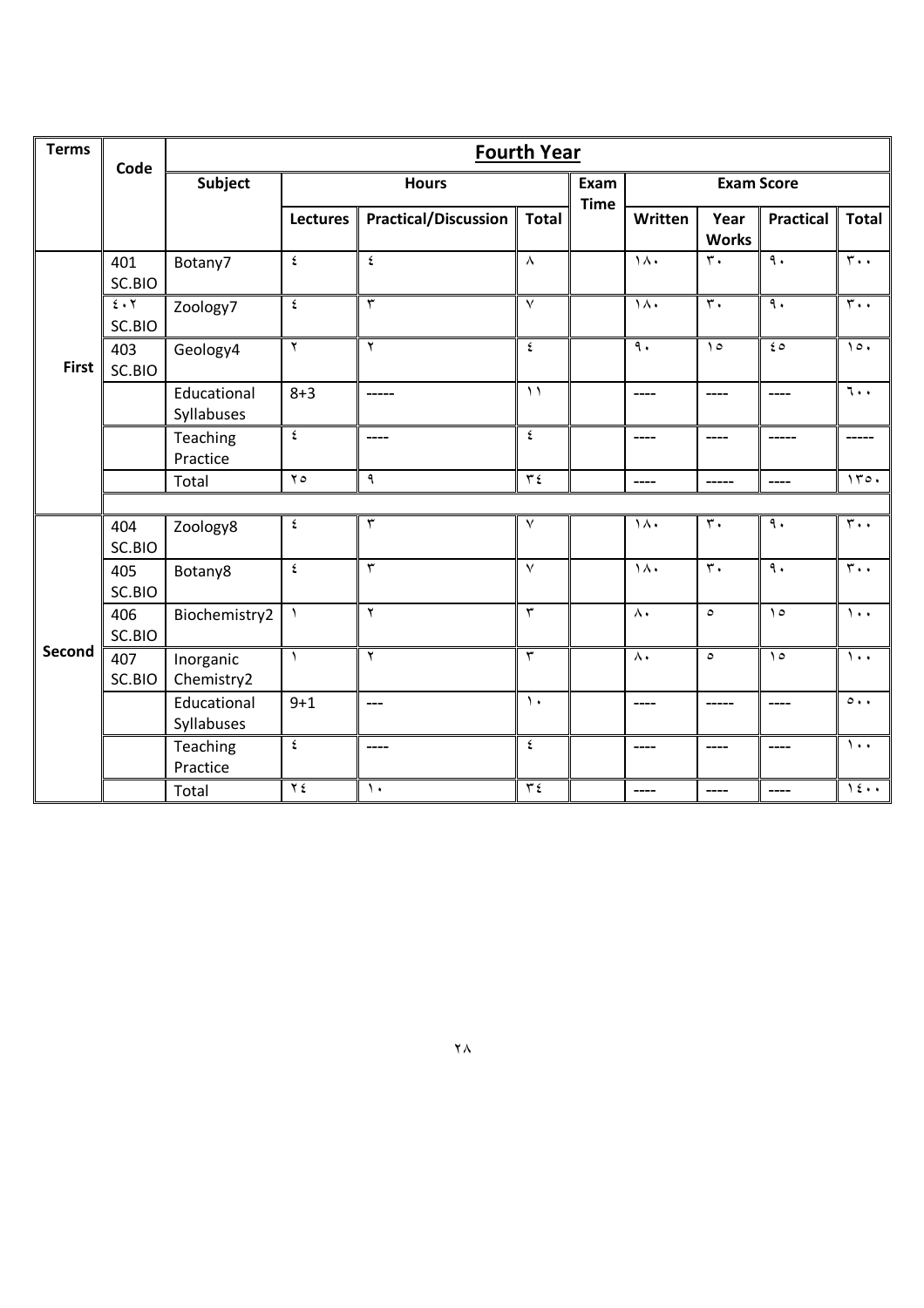### **Division: Physics**

| <b>Terms</b> | Code                                    | <b>Third Year</b>                                  |              |                   |                      |                  |                     |  |  |
|--------------|-----------------------------------------|----------------------------------------------------|--------------|-------------------|----------------------|------------------|---------------------|--|--|
|              |                                         | Subject                                            | <b>Hours</b> | <b>Exam Score</b> |                      |                  |                     |  |  |
|              |                                         |                                                    |              | Written           | Year<br><b>Works</b> | <b>Practical</b> | <b>Total</b>        |  |  |
| <b>First</b> | $\mathbf{r} \cdot \mathbf{v}$<br>SC.CHE | <b>Atomic &amp; Nuclear Physics</b>                | $5 + 2$      | 11.               | ١.                   | $\mathbf{r}$ .   | $Y \cdot \cdot$     |  |  |
|              | 302<br>SC.CHE                           | <b>Theoretical Physics</b>                         | $4 + 2$      | 160               | $\mathcal{L}$        | 30               | 200                 |  |  |
|              | $\mathbf{r} \cdot \mathbf{r}$<br>SC.CHE | <b>Electronics &amp; Various Optics</b><br>Physics | $4 + 2$      | 17.               | ١.                   | $\mathbf{r}$ .   | $Y \cdot \cdot$     |  |  |
|              |                                         | <b>Educational Syllabuses</b>                      | $10+1$       | ----              | ----                 | ----             | ٦.,                 |  |  |
|              |                                         | <b>Teaching Practice</b>                           | 4            |                   |                      |                  | ----                |  |  |
|              |                                         | Total                                              | $\tau$ {     |                   |                      | ----             | 11                  |  |  |
|              |                                         |                                                    |              |                   |                      |                  |                     |  |  |
|              | $\mathbf{r} \cdot \mathbf{r}$           | Solid State Physics                                | $5 + 2$      | 17.               | $\mathcal{L}$        | ٣.               | $Y \cdot \cdot$     |  |  |
|              | SC.CHE                                  |                                                    |              |                   |                      |                  |                     |  |  |
|              | $r \cdot o$                             | <b>Nuclear Physics &amp; Special</b>               | $4 + 2$      | 17.               | $\lambda$            | $\mathbf{r}$ .   | $Y \cdot \cdot$     |  |  |
|              | SC.CHE                                  | Relativity                                         |              |                   |                      |                  |                     |  |  |
| Second       | $r \cdot 7$                             | Physics of Electromagnetic                         | $4 + 2$      | 17.               | $\mathcal{L}$        | $\mathbf{r}$ .   | $Y \cdot \cdot$     |  |  |
|              | SC.CHE                                  |                                                    |              |                   |                      |                  |                     |  |  |
|              |                                         | <b>Educational Syllabuses</b>                      | $8 + 3$      | ----              | ----                 | ----             | $\circ \cdot \cdot$ |  |  |
|              |                                         | <b>Teaching Practice</b>                           | 4            |                   |                      | ---              | $\lambda$ .         |  |  |
|              |                                         | Total                                              | 34           |                   |                      | ----             | 11                  |  |  |
|              |                                         |                                                    |              |                   |                      |                  |                     |  |  |